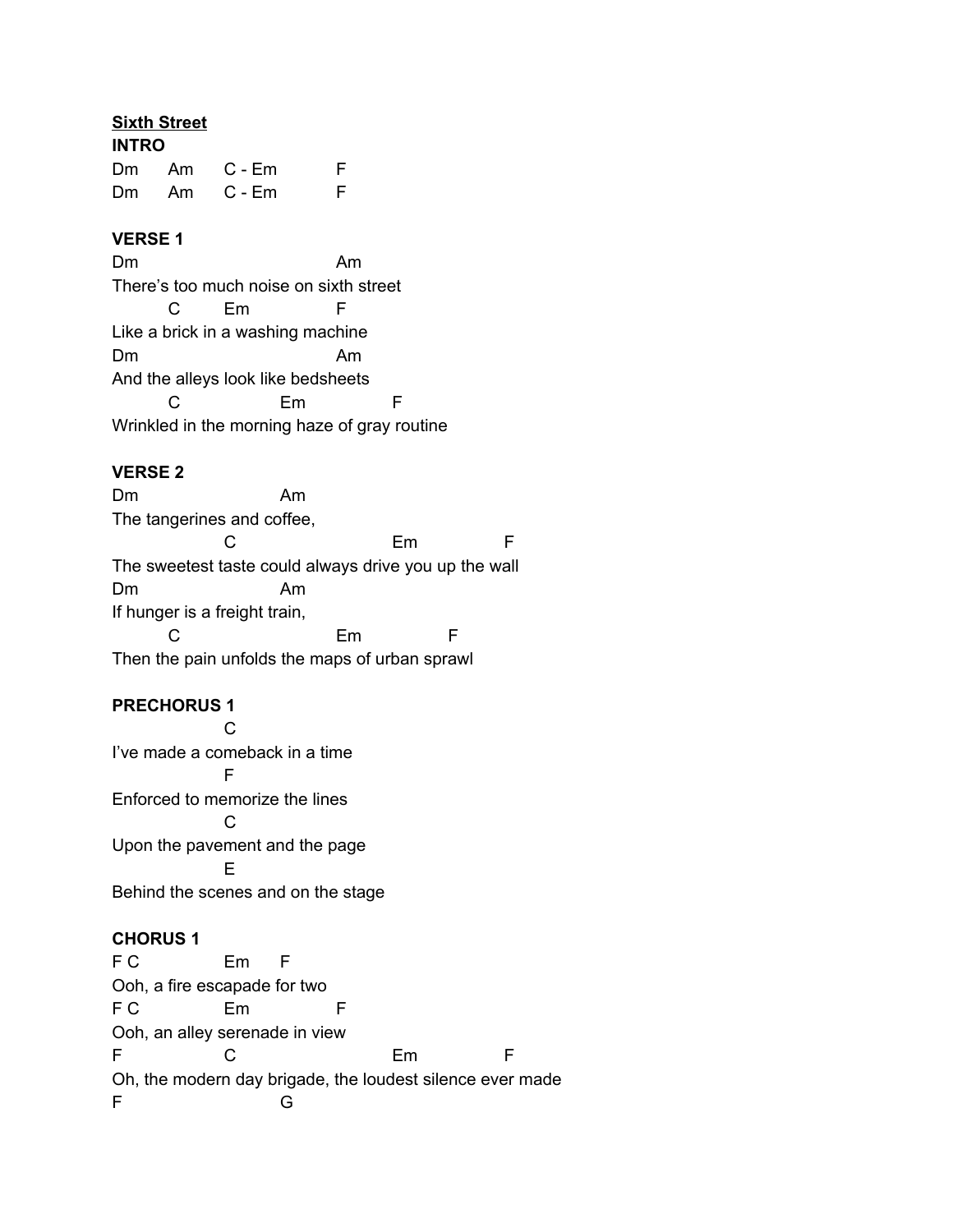Came printed on the faded page today

## **SOLO**

Dm Am C - Em F

## **VERSE 3**

Dm Am Let the sun slide down the porcelain C Em F Of a cerulean cereal bowl sky Dm Am Let it hang for the homeless man C Em F The polished shoes paid by smokes of passerby

# **VERSE 4**

Dm Am You'll all just turn into suburban fathers C Em F Your claim to game wrapped round your fleeting cigarette Dm Am Why have a broken heart-to-heart C Em F When I could always go at you hand-to-hand?

# **PRECHORUS 2**

C We hold our jackets at the sleeves, F One hand gives while one receives  $\mathcal{C}$ And though the warmth spreads underneath, E The cold wind nips like wolfish teeth

# **CHORUS 2**

F C Em F Ooh, a fire escapade for two F C Em F Ooh, an alley serenade in view F C Em F Oh, the modern day brigade, the loudest silence ever made F G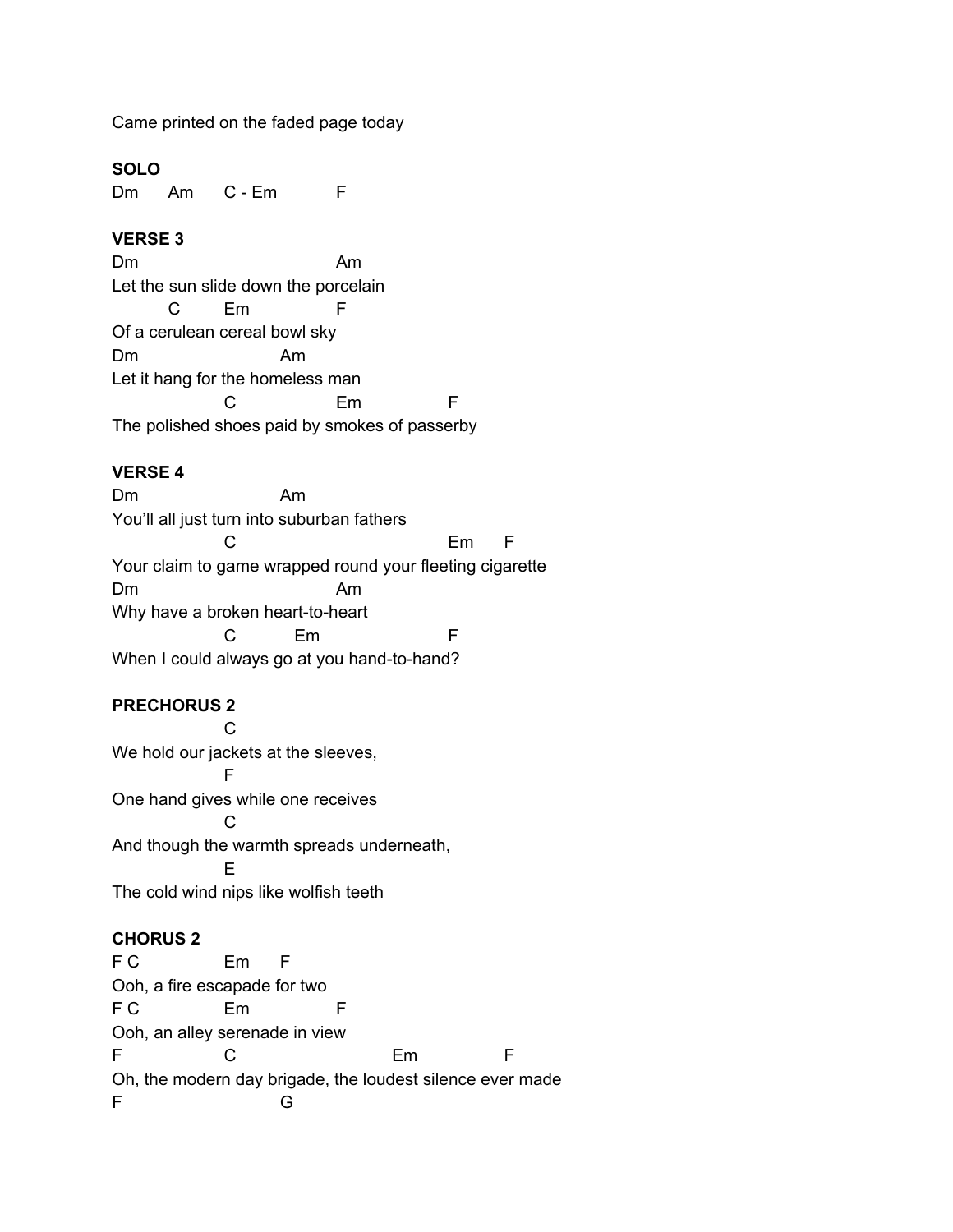Came printed on the faded page today

## **SOLO**

| Dm | Am    | C - Em | E          |
|----|-------|--------|------------|
|    | Dm Am | C - Em | $F$ (hold) |

## **VERSE 5**

The raven's on the telephone

Nevermore, those frozen talons on the wire

Look upon those avine militants

Touching shoulders like a feathered gothic choir

## **VERSE 6**

Even in the depths of winter

Those frigid splinters can't withstand the warmth we hold

The warpath to destruction

Was paved with good intentions, but not all good is gold

### **CHORUS 3**

F C Em F Ooh, a fire escapade for two F C Em F Ooh, an alley serenade in view F C Em F Oh, the modern day brigade, the loudest silence ever made F G Came printed on the faded page today

#### **CHORUS 4**

F C Em F Ooh, a fire escapade for two F C Em F Ooh, an alley serenade in view F C Em F Oh, the modern day brigade, the loudest silence ever made